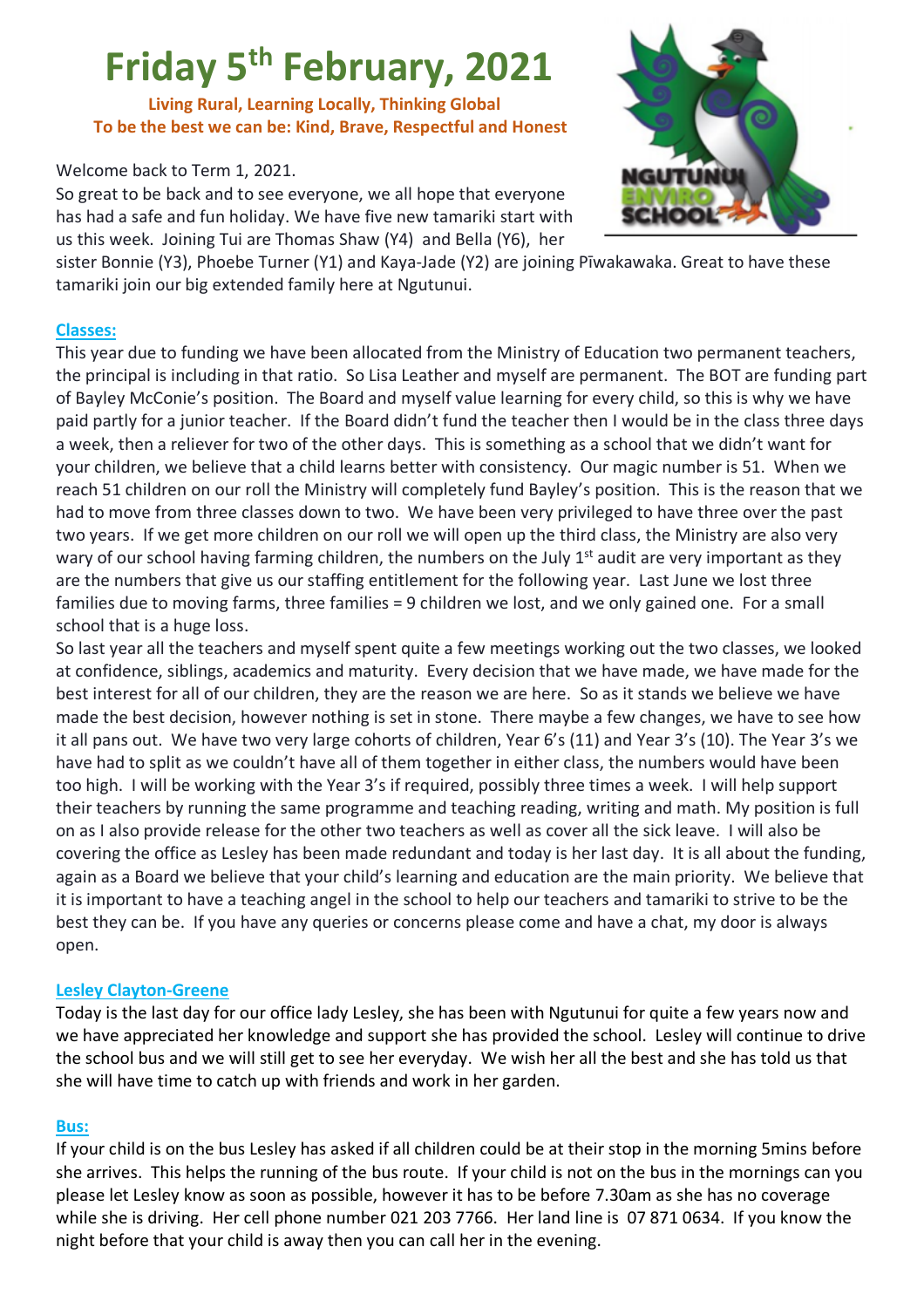# **Enviro:**

This year our main focus is our environment, where we live. We had professional development in the holidays with our Enviro Schools facilitator. We have got some amazing ideas and we are wanting our children to come up with a few of their own as well. So as part of this new outlook we will not be printing newsletters out, this will be the last one that will be handed out, I will email you all the weekly newsletter. There are two families who don't have an email address so I will print them a copy. If you would like a paper copy there will be a few available in the office. The weekly newsletter will also be uploaded to our webpage.

# **Breakfast Club:**

Our Breakfast Club will be back up and running next week. This will be set up in the hall every morning. There will be Weetbix and toast available. We decided to run this as we found that most of the tamariki were eating the food in their lunchboxes as soon as they got to school. Then come lunchtime they would have hardly any food left to eat. The Breakfast Club is open to all tamariki and they can come every day or once a week, whenever they feel they would like a top up. Some of our tamariki have breakfast at home when they get up, then by the time they come to school they can be hungry again. This is normal, our tamariki are healthy growing children who are very active. We will also offer fruit on our Weetbix, this will come from our orchard. Breakfast Club will run from 8.30am – 9am every day.

## **Healthy Snack Break:**

Just a reminder that we will continue with a Healthy Snack break every morning at 10am. As our first block runs from 9am to 11am we will stop at 10am for a ten minute snack, drink and run around. We will be monitoring this to ensure our tamariki are eating a healthy snack. They can still have a treat in their lunchboxes which they can have at morning tea time or lunchtime. Some examples of a healthy snack are: Crackers, Crackers and Cheese, Cheese, Fruit, Vegetables etc.

We would really appreciate your support with this. We are aiming to set up all of our tamariki to succeed in everything that they do. We are feeding the brain so that it will be alert and their concentration skills improve. A win win situation.

#### **Assembly:**

We will begin our assemblies in Week 5 of this term, they will possibly be on a Monday, however I will let you know in the next few weeks.

#### **Swimming Term One:**

From this week we will be swimming every day. As part of the New Zealand Curriculum it is a part of our Physical Education plan. Can you please ensure that your child/ren bring their togs, towel and goggles (if required) every day. As a small country school we are so privileged to have a beautiful pool, we will be using it to its full potential over the summer period.

#### **Pool Keys:**

We still have pool keys available to all our school families, as we are half way through the season they are for sale now at the office for \$40.

# **Children Absent:**

If your child is absent from school due to illness, family or anything else please let the office know. We will try and get hold of you if she does not hear from you. It is all about keeping our tamariki safe. We appreciate your support with this.

Ngā mihi **Cleonie Whyte Principal**